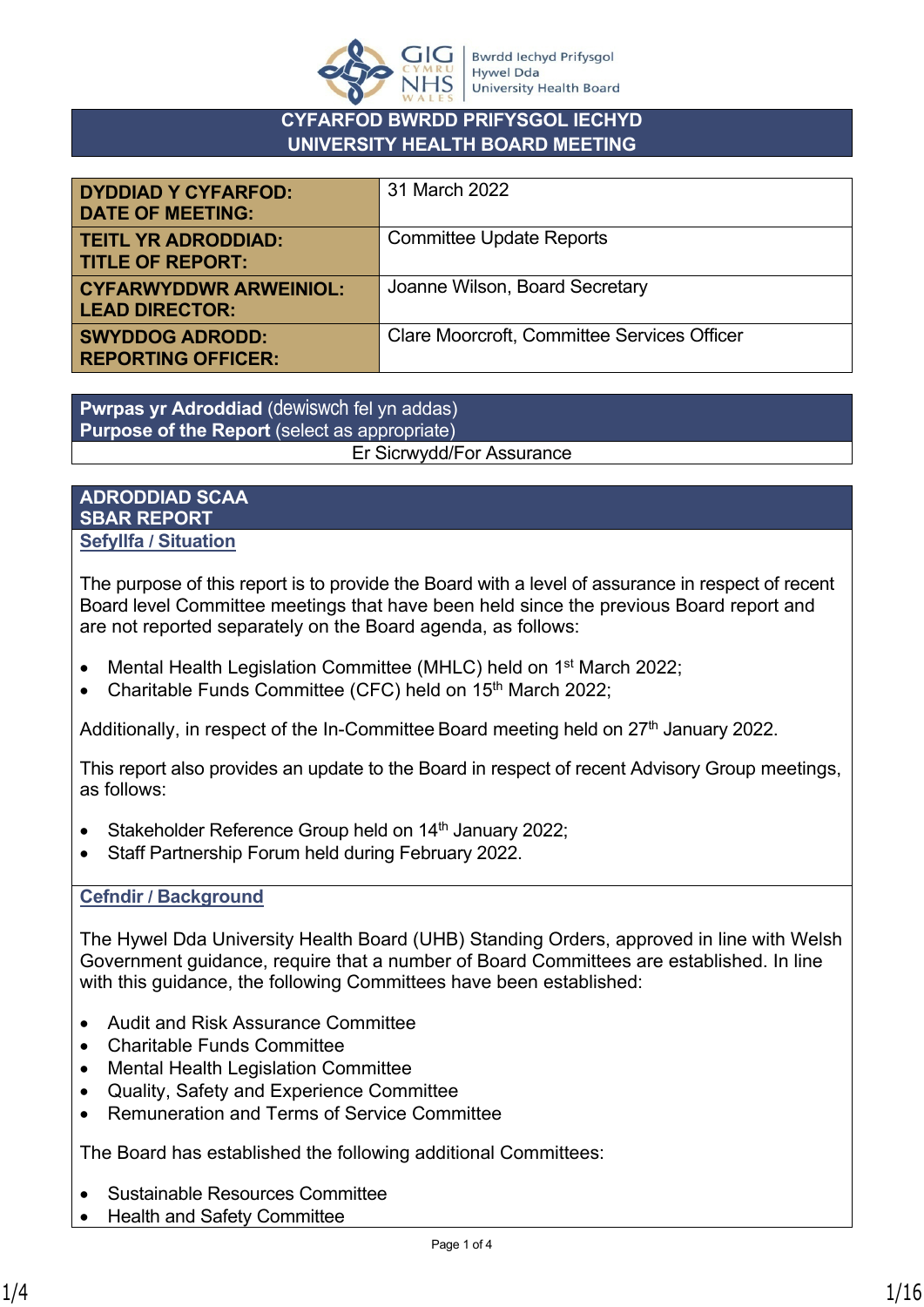- People, Organisational Development and Culture Committee
- Strategic Development and Operational Delivery Committee

Attached to this report are individual summaries of the key decisions and matters considered by each of the Committees held since the previous Board report, where these are not separately reported to the Board.

Approved minutes from each of the Committees' meetings are available on the UHB's website via the link below:

<https://hduhb.nhs.wales/about-us/governance-arrangements/board-committees/>

The UHB has approved Standing Orders, in line with Welsh Government guidance, in relation to the establishment of Advisory Groups. In line with this guidance, the following statutory Advisory Groups have been established:

- Stakeholder Reference Group
- Staff Partnership Forum
- Healthcare Professionals Forum

### **Asesiad / Assessment**

### **Matters Requiring Board Level Consideration or Approval:**

The Charitable Funds Committee requested that the following items be raised at Board level:

- Board ratification, in its role as Corporate Trustee, of the Committee's decision to approve a governance and support costs budget of £441,969 for the 2022/23 financial year *(to be considered during Corporate Trustee session)*.
- Board ratification, in its role as Corporate Trustee, of the Committee's approval of the application for £110,329.94 of charitable funding from the T460 Pembrokeshire Cardiology Equipment Fund to support the purchase of an echocardiography machine and an electrocardiogram machine at Withybush General Hospital *(to be considered during Corporate Trustee session)*.

The Stakeholder Reference Group requested that the following items be raised at Board level:

- Consideration to be given to how the SRG can support the Health Board in developing and delivering its IMTP through a partnership approach.
- Consideration to be given to how the patient voice can be fed in and inform the work of other organisations given its wider applicability and to avoid duplication both of effort and response.

There were no matters raised by the Mental Health Legislation Committee, In-Committee Board or Staff Partnership Forum which require Board level consideration or approval.

### **Key Risks and Issues/Matters of Concern:**

The Charitable Funds Committee raised the following key risks and issues/matters of concern:

 The closure of Risk 1130 Failure to increase charitable funds income and expenditure, which is associated with the delivery of the Hywel Dda Health Charities Planning Objective 2E for 2021/22, as the risk has materialised. A new risk has been identified relating to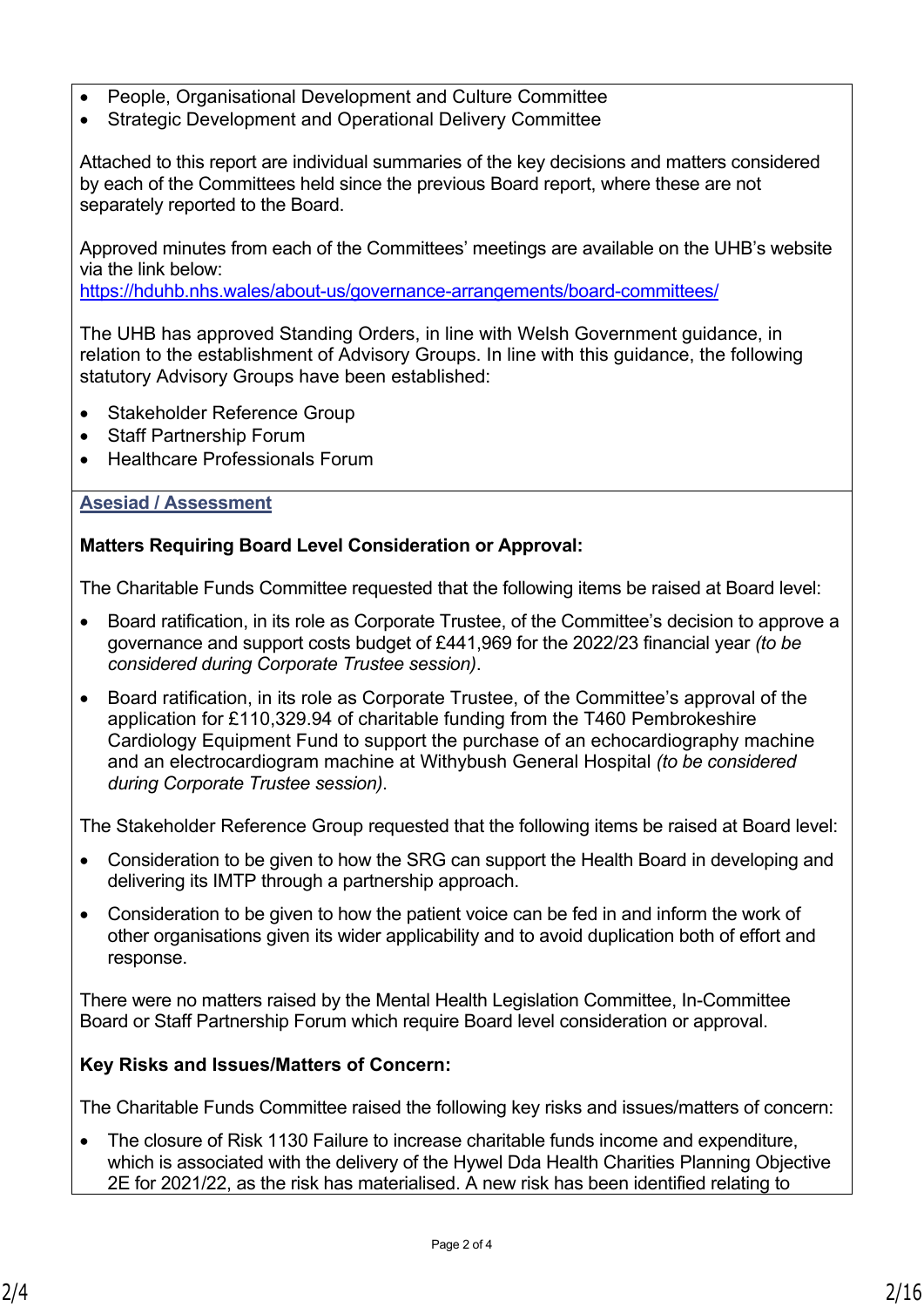sustaining and increasing the charity's income levels, with assurance provided that all relevant controls and mitigating actions have also been identified.

The challenges to generating income for the charity going forward.

There were no key risks and issues or matters of concern raised by the Mental Health Legislation Committee, In-Committee Board, Staff Partnership Forum or Stakeholder Reference Group.

### **Argymhelliad / Recommendation**

The Board is asked to:

- **ENDORSE** the updates, recognising any matters requiring Board level consideration or approval and the key risks and issues/matters of concern identified, in respect of work undertaken on behalf of the Board at recent Committee meetings, noting that a Corporate Trustee session will be held directly after the Public Board meeting to consider the charitable funds budget and expenditure outlined above;
- **RECEIVE** the update report in respect of the In-Committee Board meeting;
- **RECEIVE** the update reports in respect of recent Advisory Group meetings.

| Amcanion: (rhaid cwblhau)<br>Objectives: (must be completed)                                                                                             |                                           |
|----------------------------------------------------------------------------------------------------------------------------------------------------------|-------------------------------------------|
| Cyfeirnod Cofrestr Risg Datix a Sgôr<br><b>Cyfredol:</b><br>Datix Risk Register Reference and<br>Score:                                                  | Not applicable                            |
| Safon(au) Gofal ac lechyd:<br>Health and Care Standard(s):                                                                                               | Governance, Leadership and Accountability |
| <b>Amcanion Strategol y BIP:</b><br><b>UHB Strategic Objectives:</b>                                                                                     | All Strategic Objectives are applicable   |
| <b>Amcanion Llesiant BIP:</b><br><b>UHB Well-being Objectives:</b><br><b>Hyperlink to HDdUHB Well-being</b><br><b>Objectives Annual Report 2018-2019</b> | 9. All HDdUHB Well-being Objectives apply |

| <b>Gwybodaeth Ychwanegol:</b><br><b>Further Information:</b> |                                            |
|--------------------------------------------------------------|--------------------------------------------|
| Ar sail tystiolaeth:                                         | <b>Standing Orders</b>                     |
| Evidence Base:                                               | <b>External Governance Review</b>          |
| <b>Rhestr Termau:</b>                                        | Included within the body of the report     |
| <b>Glossary of Terms:</b>                                    |                                            |
| Partïon / Pwyllgorau â ymgynhorwyd                           | <b>Committee and Advisory Group Chairs</b> |
| ymlaen llaw y Cyfarfod Bwrdd Iechyd                          |                                            |
| Prifysgol:                                                   |                                            |
| Parties / Committees consulted prior                         |                                            |
| to University Health Board:                                  |                                            |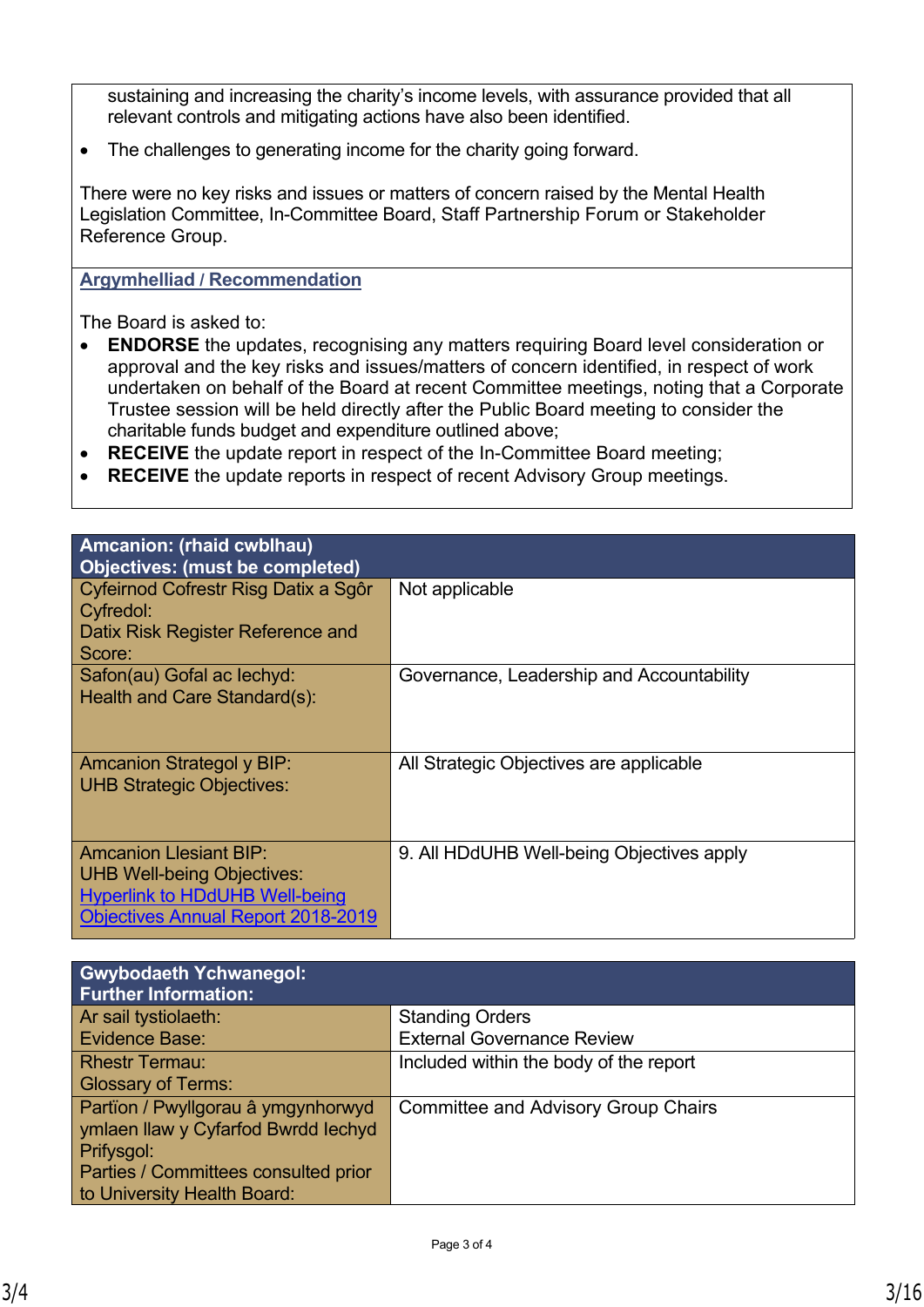| <b>Effaith: (rhaid cwblhau)</b><br>Impact: (must be completed)    |                                                                                                                                                                                                                                                                                                                                                                                                                                                                                                                  |
|-------------------------------------------------------------------|------------------------------------------------------------------------------------------------------------------------------------------------------------------------------------------------------------------------------------------------------------------------------------------------------------------------------------------------------------------------------------------------------------------------------------------------------------------------------------------------------------------|
| <b>Ariannol / Gwerth am Arian:</b><br><b>Financial / Service:</b> | Explicit within the individual Update Reports where<br>appropriate.                                                                                                                                                                                                                                                                                                                                                                                                                                              |
| <b>Ansawdd / Gofal Claf:</b><br><b>Quality / Patient Care:</b>    | Explicit within the individual Update Reports where<br>appropriate.                                                                                                                                                                                                                                                                                                                                                                                                                                              |
| <b>Gweithlu:</b><br><b>Workforce:</b>                             | <b>Not Applicable</b>                                                                                                                                                                                                                                                                                                                                                                                                                                                                                            |
| Risg:<br><b>Risk:</b>                                             | Not Applicable                                                                                                                                                                                                                                                                                                                                                                                                                                                                                                   |
| <b>Cyfreithiol:</b><br>Legal:                                     | The Board has approved Standing Orders in relation to<br>the establishment of Board level Committees. In line with<br>its model Standing Orders, the Health Board has<br>established Board level Committees, the activities of<br>which require reporting to the Board.<br>In line with its model Standing Orders, the Health Board<br>has established a Stakeholder Reference Group, a<br>Healthcare Professionals Forum and a Partnership<br>Forum, the activities of which require reporting to the<br>Board. |
| <b>Enw Da:</b><br><b>Reputational:</b>                            | Not Applicable                                                                                                                                                                                                                                                                                                                                                                                                                                                                                                   |
| <b>Gyfrinachedd:</b><br><b>Privacy:</b>                           | Not Applicable                                                                                                                                                                                                                                                                                                                                                                                                                                                                                                   |
| Cydraddoldeb:<br><b>Equality:</b>                                 | Not Applicable                                                                                                                                                                                                                                                                                                                                                                                                                                                                                                   |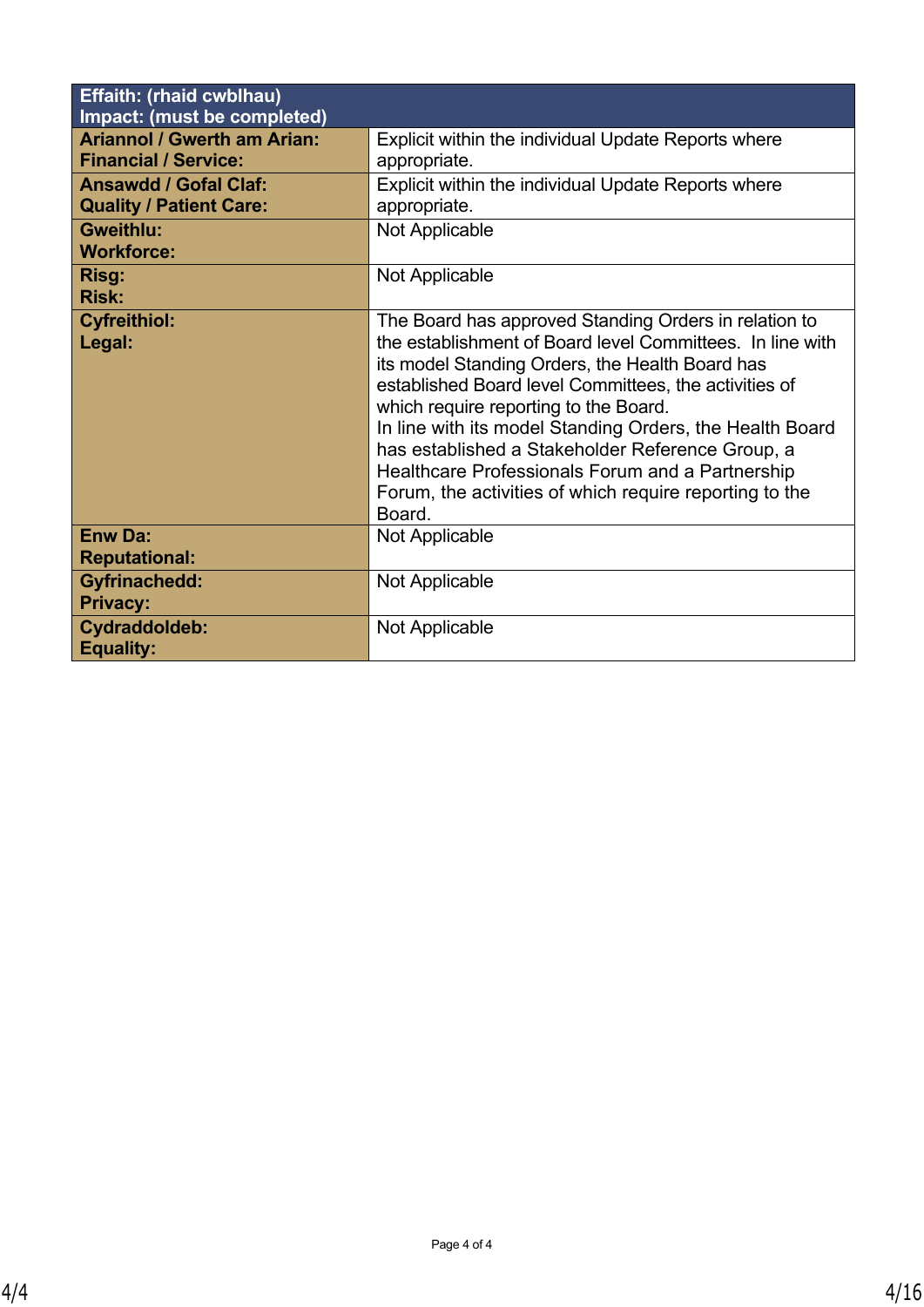

| Enw'r Pwyllgor /<br><b>Name of Committee</b>                                                                     | Mental Health Legislation Committee (MHLC) |
|------------------------------------------------------------------------------------------------------------------|--------------------------------------------|
| <b>Cadeirydd y Pwyllgor/</b><br><b>Chair of Committee:</b>                                                       | Mrs Judith Hardisty, UHB Vice-Chair        |
| <b>Cyfnod Adrodd/</b><br><b>Reporting Period:</b>                                                                | Meeting held on 1 <sup>st</sup> March 2022 |
| Y Penderfyniadau a'r Materion a Ystyriodd y Pwyllgor /<br>Key Decisions and Matters Considered by the Committee: |                                            |

This report summarises the work of the Mental Health Legislation Committee (MHLC) at its meeting held on the 1st March 2022, with the following highlighted:

- The Power of Discharge Sub-Committee minutes from the meeting held on  $30<sup>th</sup>$ November 2021 were received and the discussions held around the possibility of returning to face-to-face meetings were noted, whilst favouring a blended approach of attendance in person and virtual, acknowledging the logistical challenges of providing suitable accommodation to hold an in-person meeting. A full discussion would be held at the next Power of Discharge Sub-Committee meeting to agree the format of future sessions.
- The Quarterly Performance Report for Quarter 3 was received by the Committee, which noted the increased use of Nurses Holding Powers. The Committee noted the data had been fully scrutinised by the MHLD Scrutiny Group prior to this meeting and was satisfied with their findings.
- The Committee received an update from the Mental Health Administration Lead in relation to the video conferencing facilities recently piloted by Mental Health Tribunal (for Wales). The Committee understood that the Tribunal Service have completed their pilot of MS Teams; however, was disappointed to note that the Tribunal Service require specific requests and justification for the provision via MS Teams instead of a telephone conference. The Chair noted an impending Vice Chair meeting and would raise it there prior to any conversations with the Minister.
- The Committee was also informed of a blanket decision by The Tribunal Service to refuse any observers or nearest relatives (since April 2021) at any tribunal hearings. As a consequence, nurses, doctors and solicitors in training are unable to attend tribunals (for observation). This has been raised as a concern with Health Board counterparts and Matt Downton at Welsh Government. As the Tribunal is a separate judiciary, the Mental Health Legislation Manager has been informed that this must be raised with the President of the Tribunal by the Health Board. It was acknowledged that it is important that relatives and carers are there to support and assist patients in the Tribunal and that they can provide valuable information.
- Within the Quarterly Performance Report for Quarter 3, further discussion included, but was not restricted to:
	- o Use of Personally identifiable data;
	- o Benchmarking the Locked door policy against other Health Boards;
	- o An anecdotal increase of in detention of Older Adults and an increase across Wales of functional presentation in Older Adults;
	- o CAMHS data and admission trends were discussed, including waiting lists and trajectories and current mitigations that have been implemented; and
	- o An increase in involvement with young people from Carmarthenshire, in particular, due to an increase in the number of private children's homes in Carmarthenshire.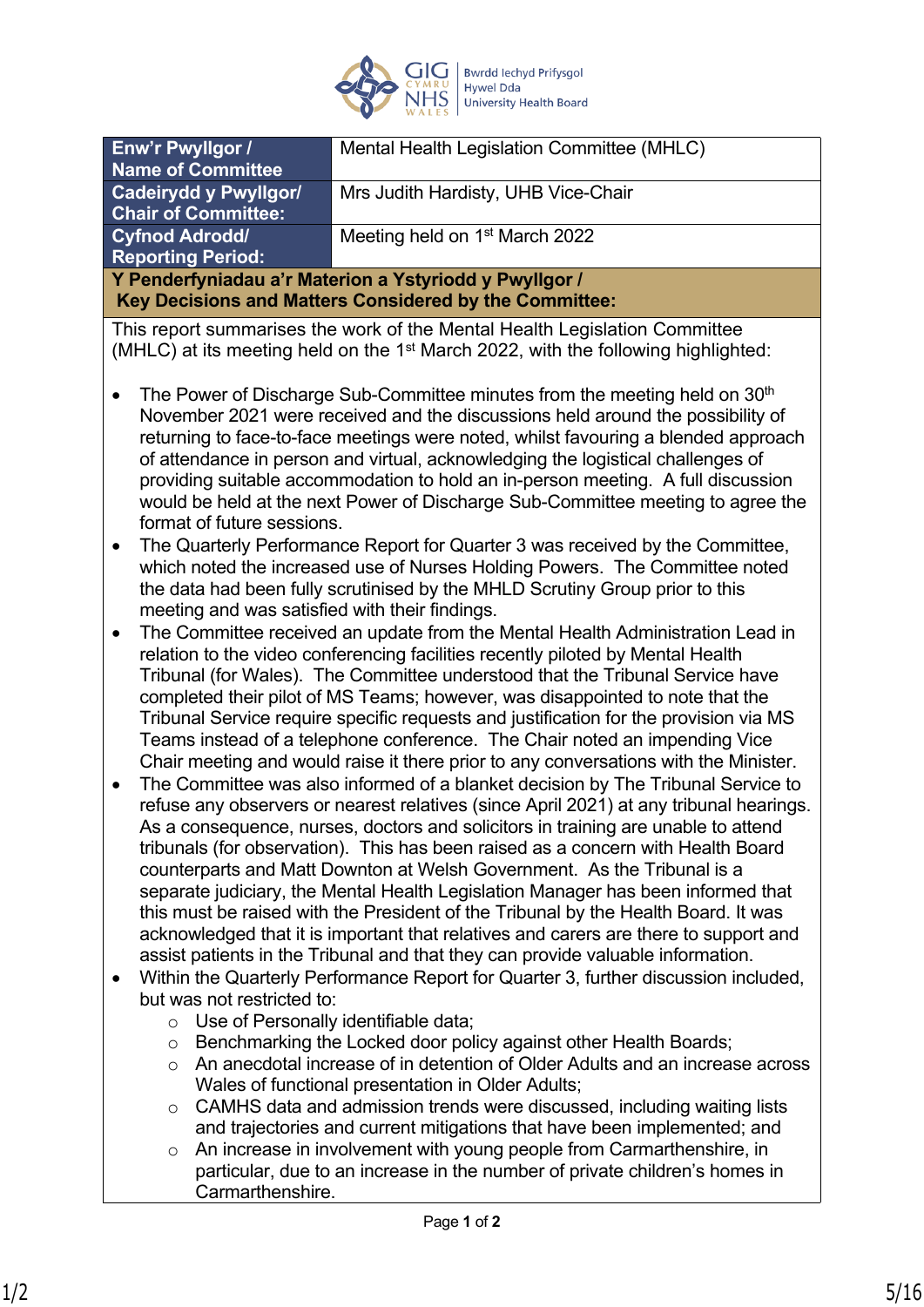| • The Committee received a detailed report from the Mental Health Legislation |
|-------------------------------------------------------------------------------|
| Scrutiny Group, which included, but was not restricted to:                    |

- o use of Section 136 without prior consultation; and
- o agreement that a new standing agenda item would be established, concentrating on the Mental Health Measure.
- The Committee received the Self-Assessment Action Plan 2020-21.
- The Committee received the Annual Report to the Audit and Risk Assurance Committee and a short discussion surrounding Part One of the Measure and effective engagement with young people was held.
- The Assistant Director of Nursing (MH&LD) provided a report on the recent Health Inspectorate Wales visits to MH&LD facilities, referring specifically to the Segregation and Seclusion Policy, noting this Policy was currently under review within the MHLD Written Control Document Group. The Committee agreed to receive the final version of the Policy in due course.
- The Committee noted the request from the Mental Health Legislation Administration Lead to extend the deadline for completion of the Section 117 Policy. It was explained that an agreement between the Health Board and Local Authorities had not been reached in relation to funding and would need to be escalated to the Executive Team before any further progress could be achieved.
- The Committee approved the Section 136 Policy, noting the involvement of Third Sector, Police and Welsh Ambulance Services NHS Trust.
- The Committee received the report to Board from November 2021, for information.

**Materion y mae angen Ystyriaeth neu Gymeradwyaeth Lefel y Bwrdd are u cyfer / Matters Requiring Board Level Consideration or Approval:**

None

**Risgiau Allweddol a Materion Pryder /**

**Key Risks and Issues/ Matters of Concern:**

None

**Busnes Cynlluniedig y Pwyllgor ar gyfer y Cyfnod Adrodd Nesaf / Planned Committee Business for the Next Reporting Period:**

**Adrodd yn y Dyfodol / Future Reporting:**

To be confirmed

**Dyddiad y Cyfarfod Nesaf / Date of Next Meeting:**

13th June 2022.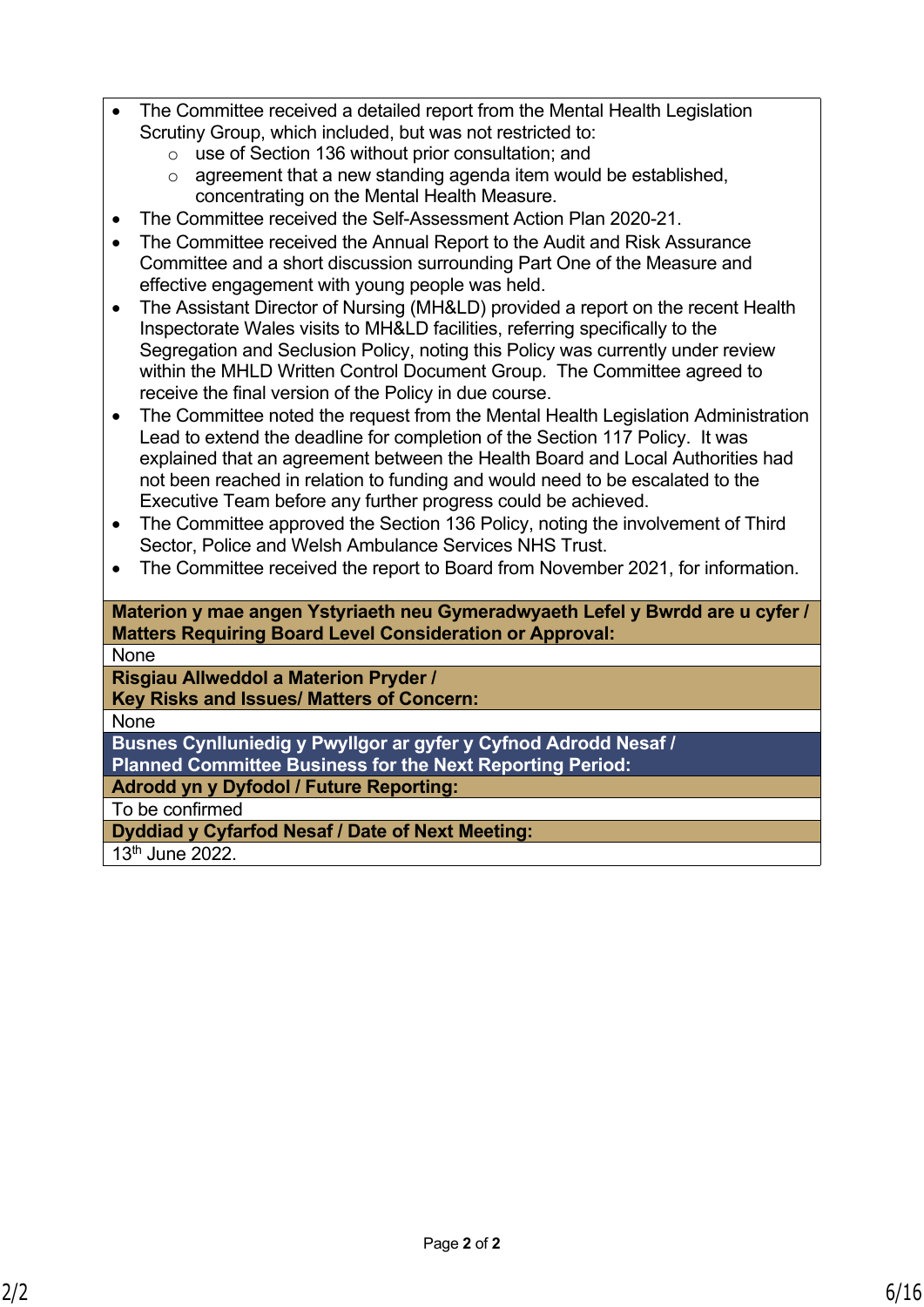

| Enw'r Pwyllgor /<br><b>Name of Committee</b>      | <b>Charitable Funds Committee</b>                                                                                                                                                                                                                                                                                                                                                                                                                                                                                                                                                                                                                                                                                                                                                                                                                                                                                                                                                                                                                                                                                                                                                                                                                                                                                                                                                           |
|---------------------------------------------------|---------------------------------------------------------------------------------------------------------------------------------------------------------------------------------------------------------------------------------------------------------------------------------------------------------------------------------------------------------------------------------------------------------------------------------------------------------------------------------------------------------------------------------------------------------------------------------------------------------------------------------------------------------------------------------------------------------------------------------------------------------------------------------------------------------------------------------------------------------------------------------------------------------------------------------------------------------------------------------------------------------------------------------------------------------------------------------------------------------------------------------------------------------------------------------------------------------------------------------------------------------------------------------------------------------------------------------------------------------------------------------------------|
| <b>Cadeirydd y Pwyllgor/</b>                      | Delyth Raynsford, Independent Member                                                                                                                                                                                                                                                                                                                                                                                                                                                                                                                                                                                                                                                                                                                                                                                                                                                                                                                                                                                                                                                                                                                                                                                                                                                                                                                                                        |
| <b>Chair of Committee:</b>                        |                                                                                                                                                                                                                                                                                                                                                                                                                                                                                                                                                                                                                                                                                                                                                                                                                                                                                                                                                                                                                                                                                                                                                                                                                                                                                                                                                                                             |
| <b>Cyfnod Adrodd/</b><br><b>Reporting Period:</b> | Meeting held on 15 <sup>th</sup> March 2022                                                                                                                                                                                                                                                                                                                                                                                                                                                                                                                                                                                                                                                                                                                                                                                                                                                                                                                                                                                                                                                                                                                                                                                                                                                                                                                                                 |
|                                                   | Y Penderfyniadau a'r Materion a Ystyriodd y Pwyllgor /                                                                                                                                                                                                                                                                                                                                                                                                                                                                                                                                                                                                                                                                                                                                                                                                                                                                                                                                                                                                                                                                                                                                                                                                                                                                                                                                      |
|                                                   | Key Decisions and Matters Considered by the Committee:                                                                                                                                                                                                                                                                                                                                                                                                                                                                                                                                                                                                                                                                                                                                                                                                                                                                                                                                                                                                                                                                                                                                                                                                                                                                                                                                      |
|                                                   | <b>Charitable Funds - Making a Difference: Purchase of Transperineal Biopsy</b><br>Machine for Prince Philip Hospital (PPH) - the Committee received a powerful<br>presentation provided by Mr Ngiaw Khoon Saw, Consultant Urologist, illustrating the<br>positive impact of the purchase through charitable funds of the transperineal biopsy<br>machine at PPH on patients and staff. The Committee was advised that the<br>procurement of the transperineal biopsy machine would reduce the prevalence of<br>septicaemia infections and allow improved accessibility to the treatment area. The<br>Committee was informed that, in comparison to transrectal biopsy, the equipment<br>will improve rates of cancer detection and reduce patient need for antibiotics, which<br>subsequently reduces the requirement for a hospital stay.                                                                                                                                                                                                                                                                                                                                                                                                                                                                                                                                                 |
| $\bullet$<br>successes.                           | Draft Charitable Funds Committee (CFC) Annual Report 2021/22 - the<br>Committee endorsed the Draft CFC Annual Report 2021/22, for onward submission<br>to the Board at its meeting on 26 <sup>th</sup> May 2022, providing a summary of the charity's<br>activity and demonstrating the impact on investments made from the awarding of<br>charitable funds upon staff and patients. The Committee noted the upcoming<br>relaunch of the Hywel Dda Health Charities Lottery Scheme and considered<br>Members' feedback regarding future communication of the Lottery's winners and                                                                                                                                                                                                                                                                                                                                                                                                                                                                                                                                                                                                                                                                                                                                                                                                          |
| $\bullet$<br>with the relevant fund managers.     | Charitable Funds Sub-Committee (CFSC) Update Report - the Committee<br>received the CFSC update report providing a summary of the CFSC's activity<br>between 11 <sup>th</sup> September 2021 and 10 <sup>th</sup> January 2022. It was noted from the report<br>that the Sub-Committee received confirmation that a process would be established<br>within the Finance Business Partnering Team to highlight and capture any revenue<br>consequences to HDdUHB at the time a charitable funds purchase is made. The<br>report also provided assurance that Hywel Dda University Health Board's<br>(HDdUHB's) Learning & Development Policy is to be reviewed during Quarter 4<br>2021/22 and consideration would be given to the role that charitable funds could<br>play in supporting extended learning opportunities for staff, including higher award<br>studies. It was further noted that this review would also consider equitable access to<br>training as not all services have access to sufficient levels of charitable funds. The<br>Committee was assured that HDdUHB's 2022/23 capital priorities should be<br>confirmed by the end of February 2022, which will enable the Capital Planning team<br>and the Hywel Dda Health Charities team to identify any capital bids eligible for<br>charitable funds and to discuss the support of any priorities from charitable funds |

 **Charitable Funds Sub-Committee Annual Report 2021/22** – the Committee endorsed the Charitable Funds Sub-Committee Annual Report 2021/22, providing a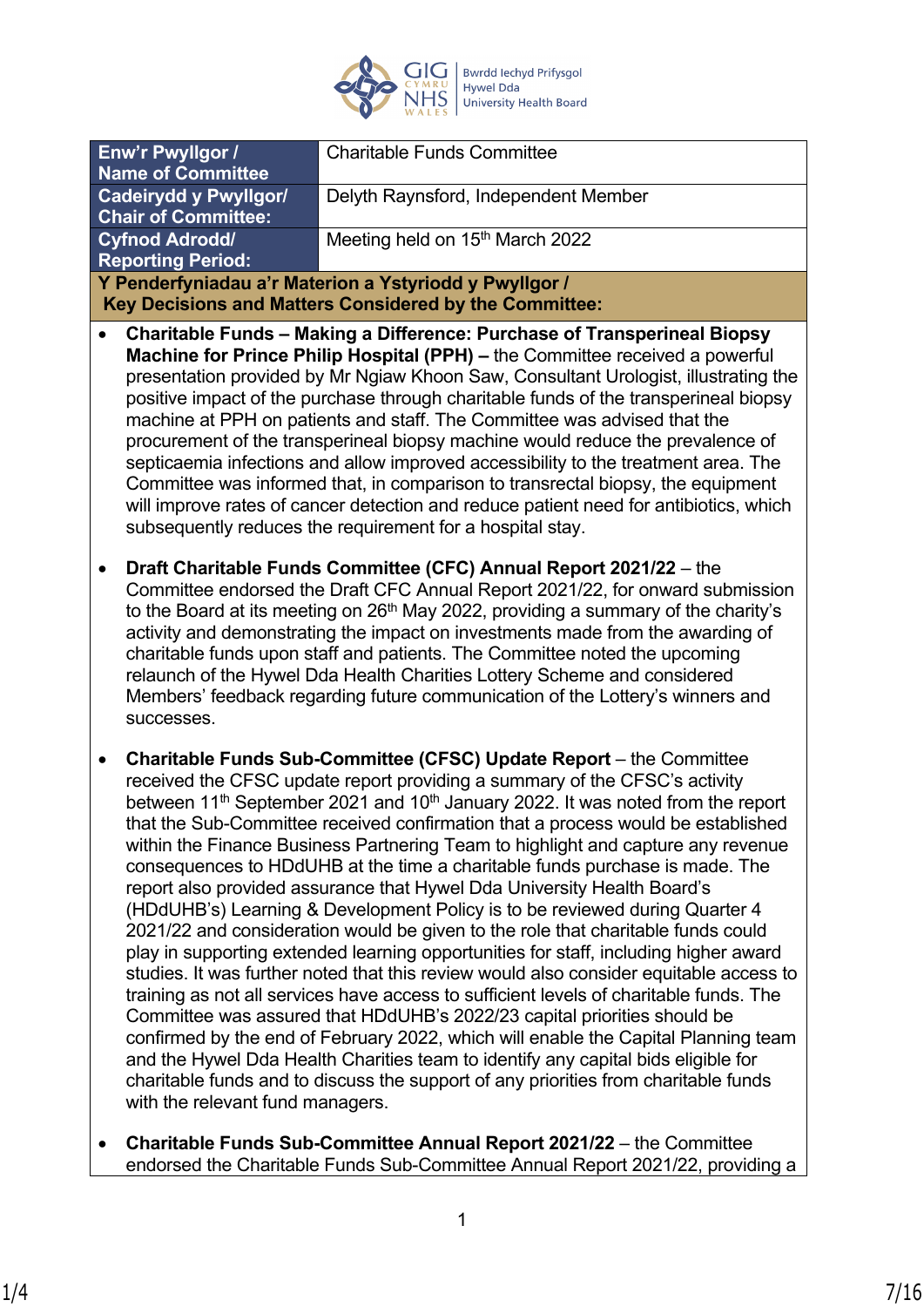summary of the Sub-Committee's activity in 2021/22.

- **Charitable Funds Committee Risk Register** the Committee received the CFC Risk Register report, noting the closure of Risk 1130 *Failure to increase charitable funds income and expenditure,* which is associated with the delivery of the Hywel Dda Health Charities Planning Objective 2E for 2021/22, as the risk has now materialised. The Committee received assurance that a new risk relating to sustaining and increasing the charity's income levels has been identified and that all relevant controls and mitigating actions have been identified.
- **Assurance on Planning Objectives Aligned to CFC** the Committee received the Assurance on Planning Objectives Aligned to CFC report, providing assurance on the current position in regard to the progress of Planning Objective 2E, in order to provide onward assurance to the Board that progress is on track to achieve against its key deliverables.
- **Integrated Hywel Dda Health Charities Performance Report** the Committee received the Integrated Hywel Dda Health Charities Performance Report, providing an update on the charity's performance and position as at 31st January 2022. The Committee noted that the net assets of the charity have decreased by £810,873 for the period and that the charity's overall income from donations, grants and legacies has decreased by 68.3% in comparison to income received for the same period in the previous financial year. With specific regard to legacies, the Committee noted that a reduction has been experienced Waleswide and could be attributed to the uncertainty arising from the merger of health boards in Wales in 2009. The Committee noted the successful launch of the Bronglais General Hospital (BGH) Chemotherapy Day Unit Capital Fundraising Appeal in November 2021 and received assurance that the campaign is currently on track to meet the expected March 2022 target of £78,500 and the overall target of £500,000 by January 2023. The Committee noted that the reported position for the total of governance and support costs (including finance and fundraising costs) is £351,250; an underspend of £3,621 against budget. The Committee also noted that there is a net surplus from unrestricted apportionments across funds of £109,283 for the period, which is sufficient to cover the governance and support costs and audit fees incurred by the charity. The Committee approved a governance and support costs budget of £441,969 for the 2022/23 financial year, for onward ratification by the Corporate Trustee at its meeting on 31st March 2022. It was noted that this budget is in line with the approved budget for 2021/22, allowing for a 4% inflation increase for pay costs and 2% inflation for non-pay costs. The Committee also approved the carrying forward of the £37,500 marketing and communications pay budget, approved in March 2021, to the 2022/23 financial year to fund the costs of a fixed-term Communications Assistant.
- **Investment Advisor Performance Update –** the Committee received the Investment Advisor Performance Update presentation from the charity's investment advisors Sarasin & Partners LLP, providing assurance that the current concerns regarding inflationary pressures and the geopolitical environment are reflected within the charity's portfolio and that the advisors are responding to these challenges to meet the charity's long term objectives. The Committee was advised that the environment remains challenging for returns and, should there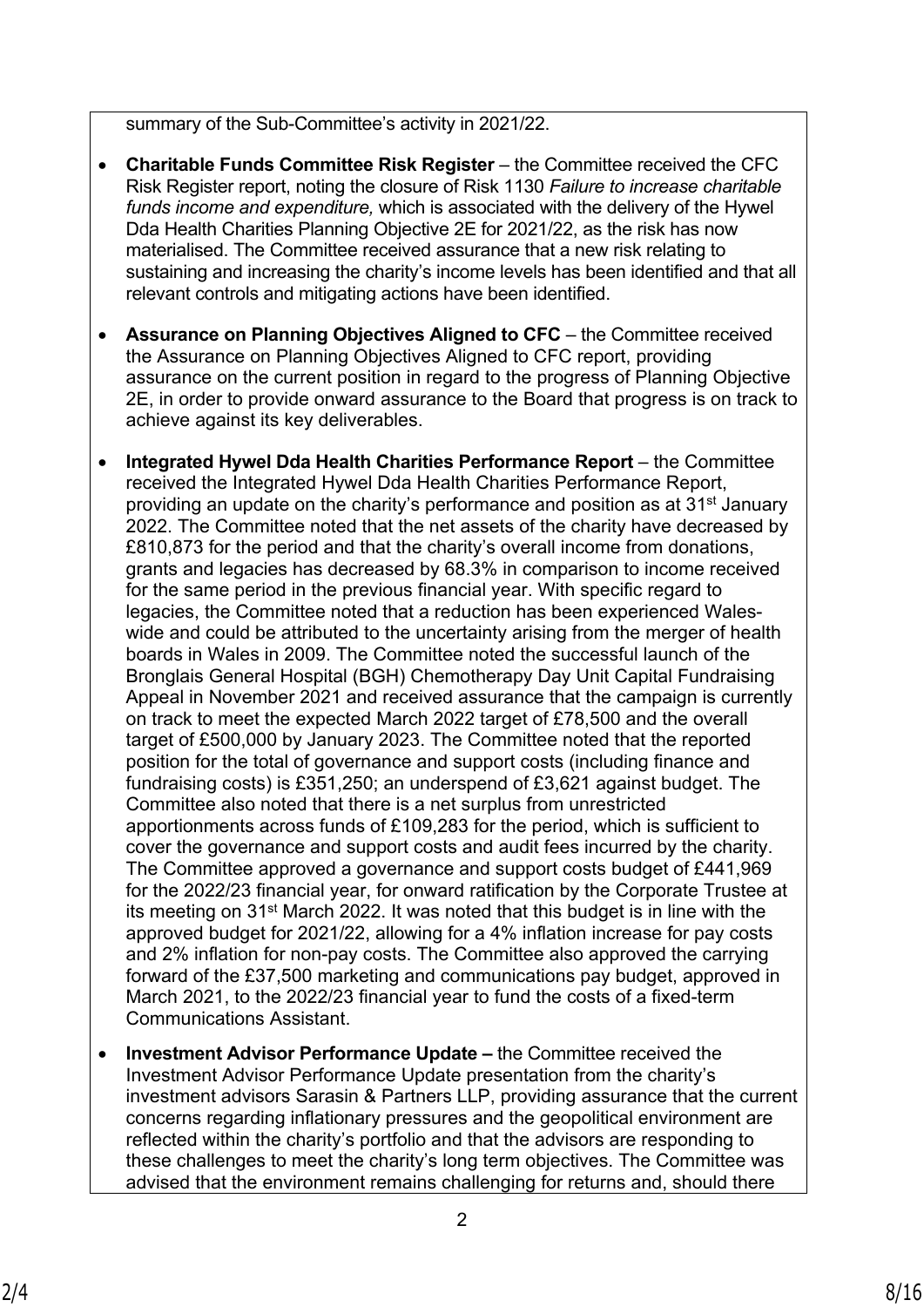be an increased need to draw upon capital, adjustments to the portfolio would be considered. The Committee received assurance that investments are subject to social and ethical good governance. The Committee noted that the tender process for the investment advisor contract is nearing completion.

- **Funding Application for Cardiology Equipment (Withybush General Hospital Paediatrics) –** the Committee received the Funding Application for Cardiology Equipment (Withybush General Hospital (WGH) Paediatrics)), and informed that, as a result of the response to the COVID-19 pandemic, a significant change has been made to the under-16 paediatric pathway in Pembrokeshire, which has focused on acute medical presentations and the need for admission or secondary care intervention. The Committee was informed that clinic activity for Cardiology has been maintained at the Child Health department, WGH, in order to maximise access for the local population and to ensure that care of this nature is provided as close to the patient's home as possible. Both the echocardiography and electrocardiogram (ECG) machines used within the Child Health department are loaned from the Cardiology technician team based at WGH and have to be reallocated to paediatrics whenever the clinics are held, which impacts on the ability to deliver an inpatient service. Specifically in relation to the echocardiography machine, there have been issues concerning the reliability of the equipment. In terms of a paediatric specification, the current echocardiography machine does not have a high frequency paediatric probe which can result in the quality of certain types of imaging falling below the anticipated standard. The Committee approved the application for £110,329.94 of charitable funding from the T460 Pembrokeshire Cardiology Equipment Fund to support the purchase of an echocardiography machine and an ECG machine, for onward ratification by the Corporate Trustee at its meeting on 31st March 2022.
- **Update on Evaluation Framework for Hywel Dda Health Charities** the Committee received a verbal update on the evaluation framework for Hywel Dda Health Charities, providing assurance that a draft evaluation framework is currently being developed with input from HDdUHB's Head of Value Based Health Care and the Research and Development team to measure the impact of charitable funding on patients, staff and services. The Committee received assurance that the evaluation framework would be implemented for Quarter 1 and 2, 2022/23 and that an update would be presented to the Committee at its next meeting.
- **Charitable Funds Committee Work Programme 2022/23** the Committee received the Charitable Funds Committee Work Programme 2022/23 and advised that it would be reviewed to consider timeframes for future evaluation reporting and future agenda management.

**Materion y mae angen Ystyriaeth neu Gymeradwyaeth Lefel y Bwrdd ar eu cyfer /Matters Requiring Board Level Consideration or Approval:**

 Board ratification, in its role as Corporate Trustee, of the Committee's decision to approve a governance and support costs budget of £441,969 for the 2022/23 financial year.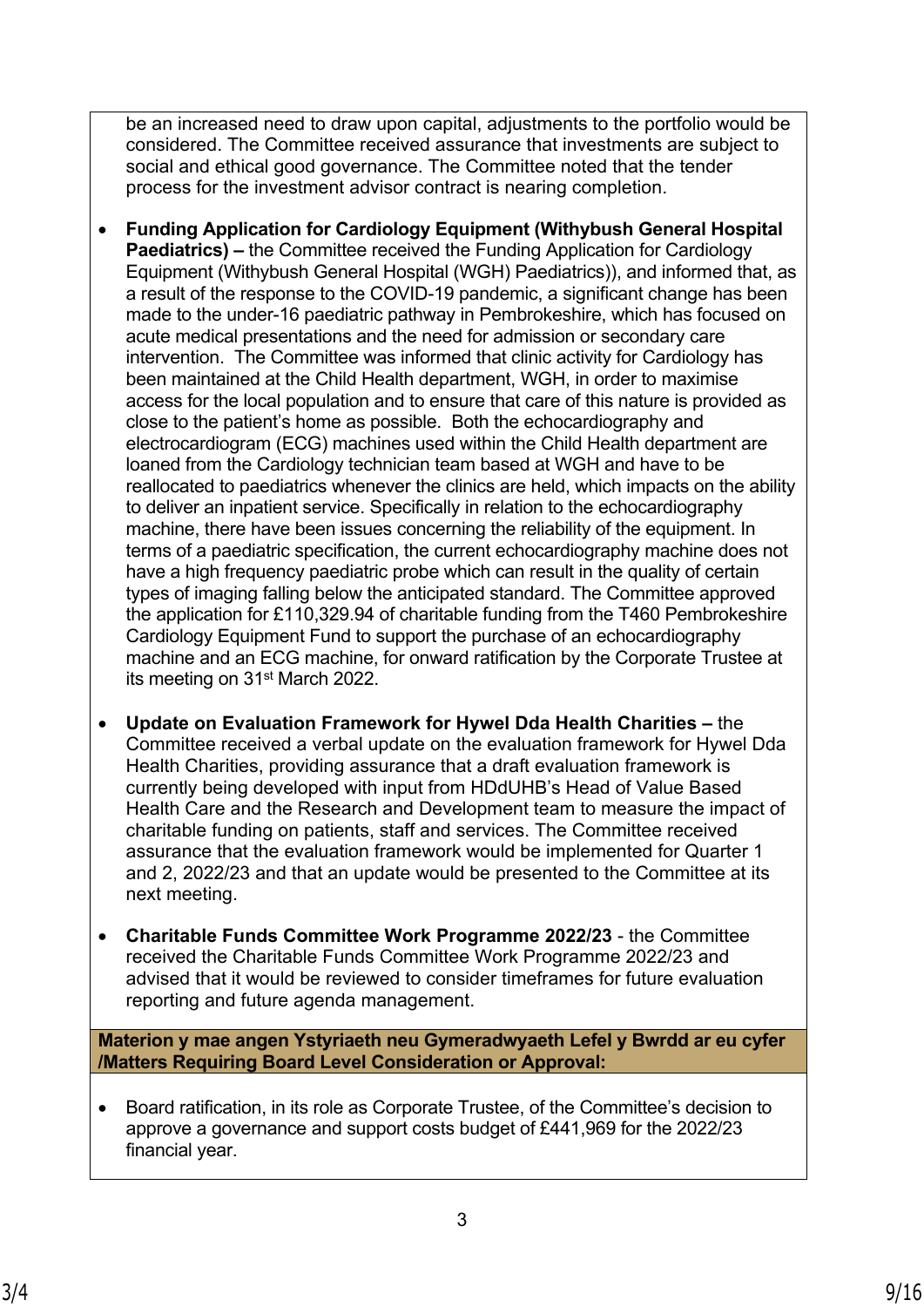Board ratification, in its role as Corporate Trustee, of the Committee's approval of the application for £110,329.94 of charitable funding from the T460 Pembrokeshire Cardiology Equipment Fund to support the purchase of an echocardiography machine and an electrocardiogram machine at Withybush General Hospital.

**Risgiau Allweddol a Materion Pryder / Key Risks and Issues/ Matters of Concern:**

- The closure of Risk 1130 *Failure to increase charitable funds income and expenditure,* which is associated with the delivery of the Hywel Dda Health Charities Planning Objective 2E for 2021/22, as the risk has materialised. A new risk has been identified relating to sustaining and increasing the charity's income levels, with assurance provided that all relevant controls and mitigating actions have also been identified.
- The challenges to generating income for the charity going forward.

**Busnes Cynlluniedig y Pwyllgor ar gyfer y Cyfnod Adrodd Nesaf / Planned Committee Business for the Next Reporting Period: Adrodd yn y Dyfodol / Future Reporting:**

In addition to the items scheduled to be reviewed as part of the Committee's work programme, following up progress of the various actions identified at the previous Committee meeting will be undertaken.

**Dyddiad y Cyfarfod Nesaf / Date of Next Meeting:**

6 th June 2022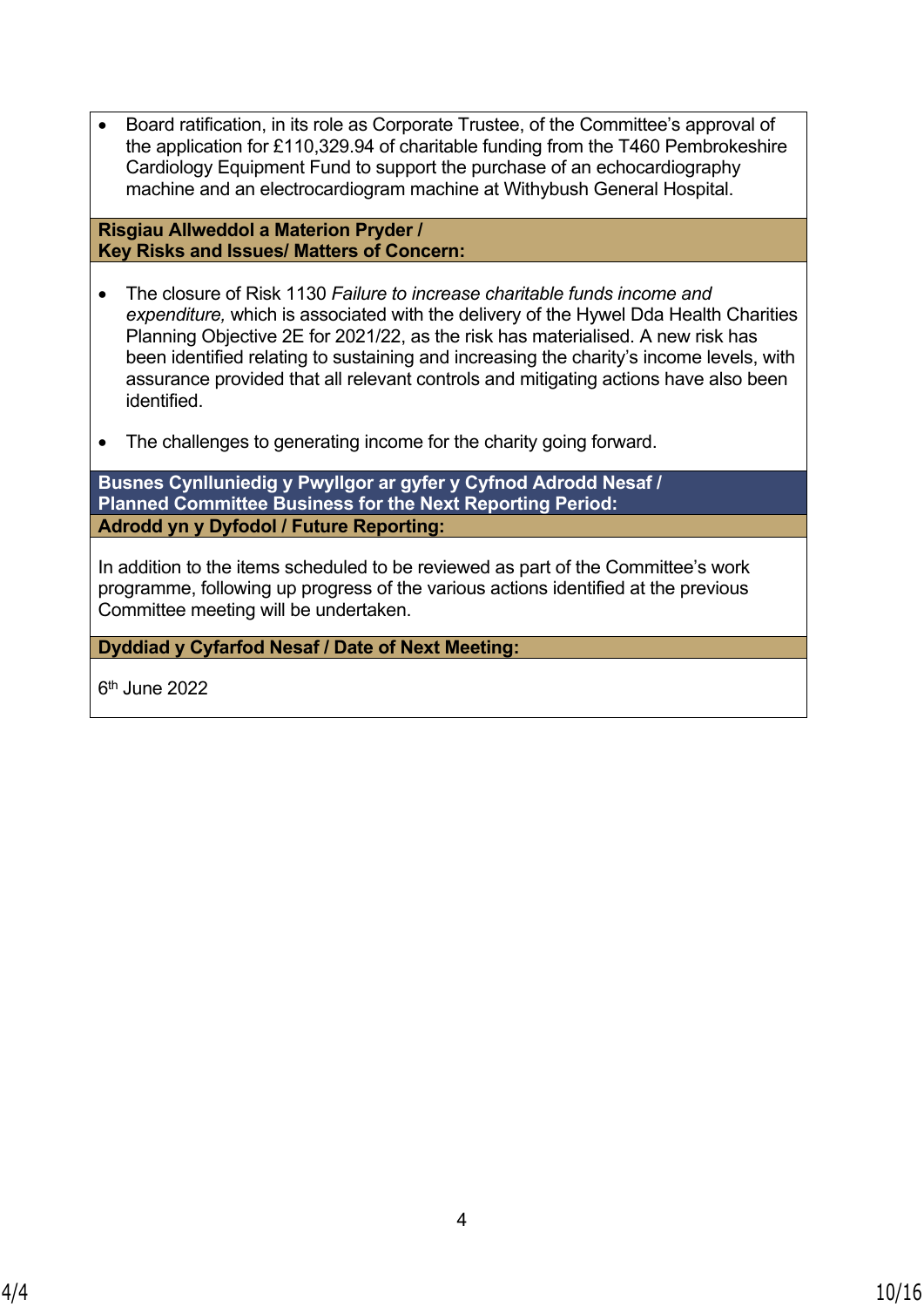

| Enw'r Pwyllgor /<br><b>Name of Committee</b>                                                                                                                                                  | In-Committee Board                                                                                                                                                                                                                                                                                                                   |
|-----------------------------------------------------------------------------------------------------------------------------------------------------------------------------------------------|--------------------------------------------------------------------------------------------------------------------------------------------------------------------------------------------------------------------------------------------------------------------------------------------------------------------------------------|
| <b>Cadeirydd y Pwyllgor/</b><br><b>Chair of Committee:</b>                                                                                                                                    | Miss Maria Battle, UHB Chair                                                                                                                                                                                                                                                                                                         |
| <b>Cyfnod Adrodd/</b><br><b>Reporting Period:</b>                                                                                                                                             | Meeting held on 27th January 2022                                                                                                                                                                                                                                                                                                    |
|                                                                                                                                                                                               | Y Penderfyniadau a'r Materion a Ystyriodd y Pwyllgor /<br>Key Decisions and Matters Considered by the Committee:                                                                                                                                                                                                                     |
| proposed.                                                                                                                                                                                     | <b>Scrutinising Quality, Safety and Patient Experience During the COVID-19</b><br><b>Pandemic</b> – the In-Committee Board received a report around providing<br>oversight of decisions, prompted by discussions held at the Committee Chairs<br>meeting on 4 <sup>th</sup> January 2022; and discussed and supported the next steps |
| <b>Suspensions Report</b> – the In-Committee Board received the most recent<br>Suspensions Report, providing an update on all employment suspensions as at<br>31 <sup>st</sup> December 2021. |                                                                                                                                                                                                                                                                                                                                      |
| $\bullet$<br>meeting held on 14th December 2021.                                                                                                                                              | In-Committee Audit & Risk Assurance Committee (ARAC) - the In-<br>Committee Board received an update report from the In-Committee ARAC                                                                                                                                                                                               |
| $\bullet$                                                                                                                                                                                     | In-Committee People, Organisational Development & Culture Committee<br>(PODCC) – the In-Committee Board received an update report from the In-<br>Committee PODCC meeting held on 13th December 2021.                                                                                                                                |
| $\bullet$<br>meeting held on 7th December 2021.                                                                                                                                               | In-Committee Quality, Safety & Experience Committee (QSEC) – the In-<br>Committee Board received an update report from the In-Committee QSEC                                                                                                                                                                                         |
|                                                                                                                                                                                               | Materion y mae angen Ystyriaeth neu Gymeradwyaeth Lefel y Bwrdd are u<br>cyfer / Matters Requiring Board Level Consideration or Approval:                                                                                                                                                                                            |
| None.                                                                                                                                                                                         |                                                                                                                                                                                                                                                                                                                                      |
| <b>Concern:</b>                                                                                                                                                                               | Risgiau Allweddol a Materion Pryder / Key Risks and Issues/ Matters of                                                                                                                                                                                                                                                               |
| None.                                                                                                                                                                                         |                                                                                                                                                                                                                                                                                                                                      |
|                                                                                                                                                                                               | Busnes Cynlluniedig y Pwyllgor ar gyfer y Cyfnod Adrodd Nesaf /<br><b>Planned Committee Business for the Next Reporting Period:</b>                                                                                                                                                                                                  |
| <b>Adrodd yn y Dyfodol / Future Reporting:</b>                                                                                                                                                |                                                                                                                                                                                                                                                                                                                                      |
| To be confirmed.                                                                                                                                                                              |                                                                                                                                                                                                                                                                                                                                      |
| Dyddiad y Cyfarfod Nesaf / Date of Next Meeting:                                                                                                                                              |                                                                                                                                                                                                                                                                                                                                      |
| 31 <sup>st</sup> March 2022.                                                                                                                                                                  |                                                                                                                                                                                                                                                                                                                                      |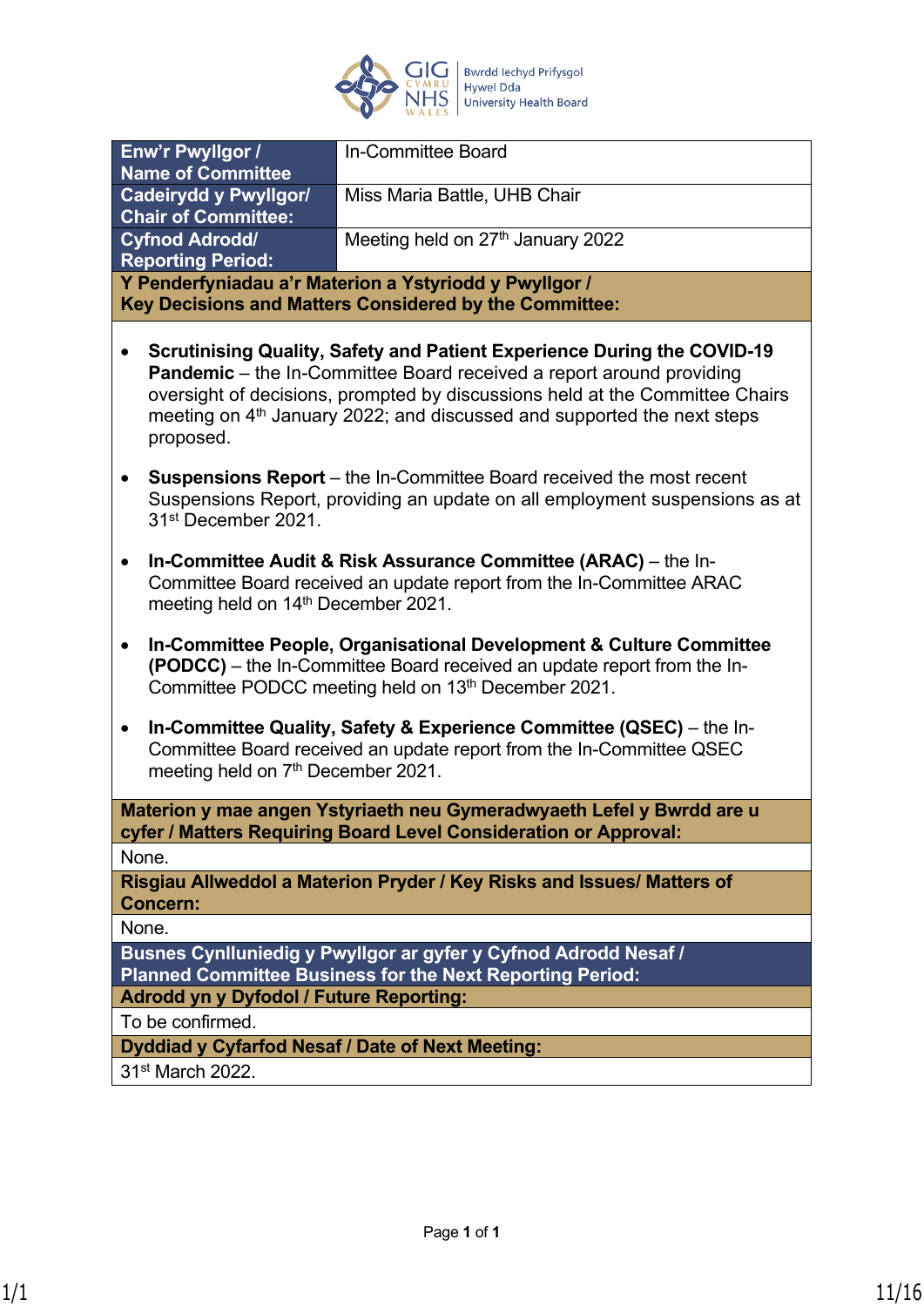

| Enw'r Pwyllgor /<br><b>Name of Committee</b>                                                                     | Stakeholder Reference Group (SRG)                                          |
|------------------------------------------------------------------------------------------------------------------|----------------------------------------------------------------------------|
| Cadeirydd y Pwyllgor/<br><b>Chair of Committee:</b>                                                              | Hazel Lloyd-Lubran                                                         |
| <b>Cyfnod Adrodd/</b><br><b>Reporting Period:</b>                                                                | Meeting held on 14 <sup>th</sup> January 2022                              |
| Y Penderfyniadau a'r Materion a Ystyriodd y Pwyllgor /<br>Key Decisions and Matters Considered by the Committee: |                                                                            |
|                                                                                                                  | Draft Integrated Medium Term Plan (IMTP)/Draft Planning Objectives 2022-23 |

The SRG received an update on the progress of the Health Board's Integrated Medium Term Plan (IMTP) and advised that the date for submission of an approved plan to Welsh Government has been amended to 31st March 2022 due to COVID-19 and subsequent pressures on the health care system. Members were informed that should the Health Board not be able to submit a financially approved and balanced plan, an Accountable Officer letter would need to be sent to WG by  $28<sup>th</sup>$  February 2022. Members noted the intention to have a 95% completed plan by mid-February 2022.

Members were presented with an outline of the plan, structured under the Health Board's 6 Strategic Objectives (SOs) underpinned by the supporting Planning Objectives (POs), 68 POs in total, all of which will be monitored through the Health Board's Board Assurance Framework (BAF) against each of the key actions set out in the plan and against each of the quarters identified for delivery/completion.

Feedback was received from Members in response to the presentation with regard to how the SRG could support the development and delivery of the IMTP going forward in terms of the value and expertise the Group could add to the SOs and POs that relate directly to its agenda e.g. those involving partnership working and the Third Sector, and to build this into the SRG Work Programme for 2022/23.

It was acknowledged that the IMTP submission at the end of March 2022 would not represent the final version and there would be further opportunities for the SRG to shape this going forward.

### **Presentation on Improving Patient Experience**

The SRG received an update regarding the recent progress made on the development of the Health Board's Improving Experience Charter (IEC), with a number of 'always event' (pledges) built into the Improving Together work to understand what matters most to our patients through the BAF. Members were informed of the numerous ways in which the Health Board receives feedback; in addition to the Patient Care Team capturing complaints, compliments and patient stories, there are other teams working in the field of engagement that receive in valuable feedback, and work will take place over the coming months to gather together and triangulate this information.

Further detail was provided of the Family & Friends Test, where most feedback received is positive especially where staff interactions are concerned. One of the positive examples of using this feedback has been the temporary establishment of the Family Liaison Service (FLO) which is it hoped will be extended given the success of the initiative.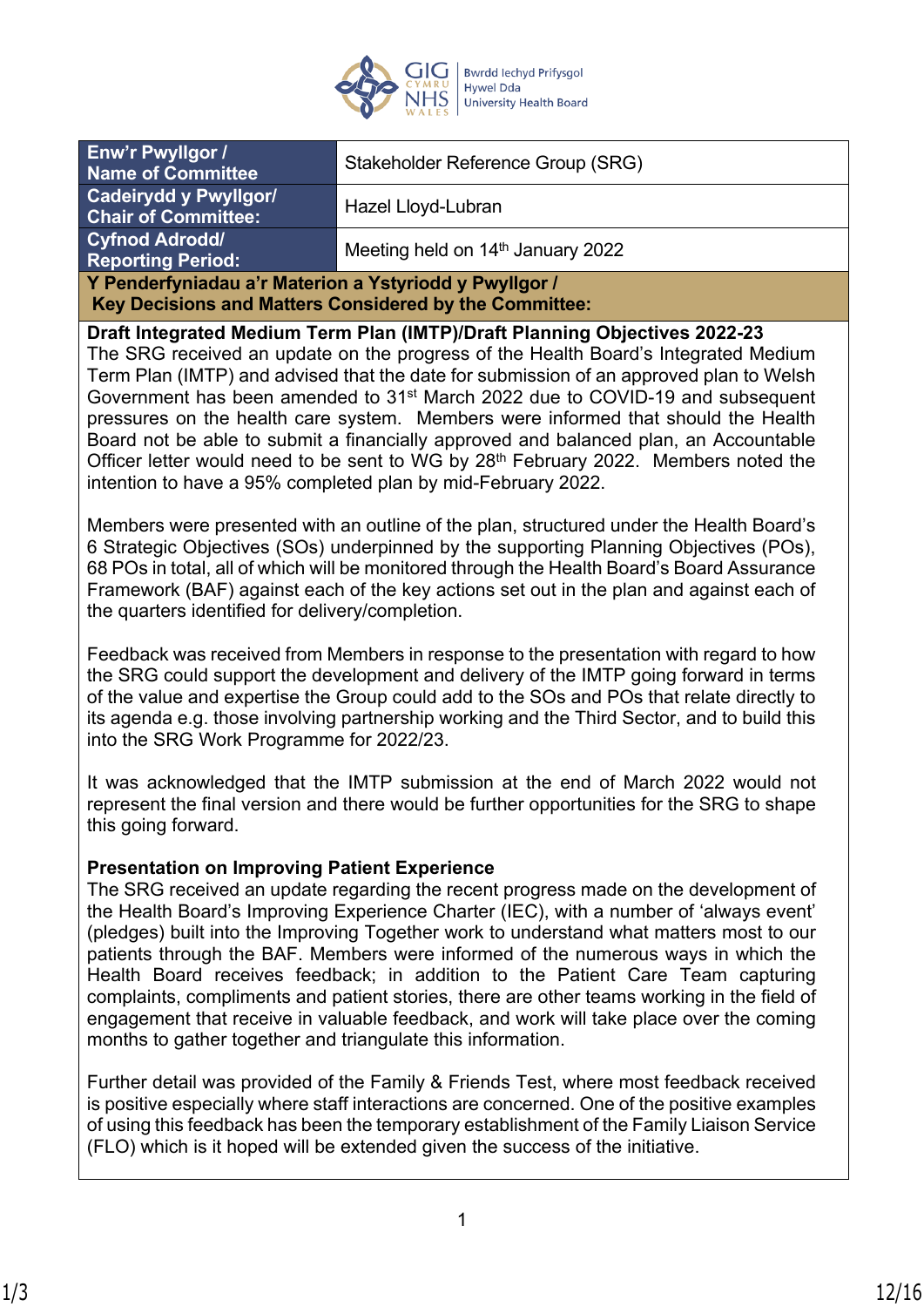A number of case studies were also shared where the Community Development Outreach Team (CDOT), another recently established temporary initiative, has been able to provide support and Members were informed that as a result of positive feedback, funding for the CDOT which had been due to cease in March 2022, will now continue beyond this date.

Following discussion around patient feedback and the continuous engagement work the Health Board undertakes, the need was suggested to consider how to create opportunities for other partner organisations to link into this, and it was suggested that this could form the basis of a topic for a future SRG meeting.

# **Transformation Programme/Transformation Funding**

The SRG received an update on the Transformation Programme and Members were reminded of the Transformation Fund (TF), its purpose, and also the Health & Social Care Regional Integration Fund (RIF), a 5 year fund to deliver a programme of change from April 2022 up to the end of March 2027, with the aim of delivering on WG's aspirations for health and social care services.

Members were advised that final guidance is anticipated by the end of January 2022, with the Health Board to receive in the funding from WG as opposed to Local Authorities, albeit with decision making shared across both. There will also be an expectation of match funding and a further expectation from WG for a 20% contribution from the RIF to the Social Value Sector, as well as a very welcome indication of a 5% allocation of budget to carers. It is anticipated that there will be a move to mainstream funding over the five years of the funding cycle with funding to be shared between partners and WG.

In future programmes it is expected that all activity funded by the RIF must directly support development and delivery of the six national models for integrated care - Community based care – prevention and community coordination; Community based care – complex care closer to home; Promoting good emotional health and well-being; Supporting families to stay together safely, and therapeutic support for care experienced children and Home from hospital services, Accommodation based solutions. Members were updated on the ongoing work to re-evaluate TF and ICF projects with a Steering Group to be established to develop these programmes.

It was noted that whilst WG's expectation is that everything is to be in place from April 2022, there is likely to be a year of transition with the RPB and the Integrated Executive Group (IEG) overseeing the programmes involved.

The SRG acknowledged the challenges faced by the Health Board and were appreciative that plans are moving on.

## **Update on the Regional Partnership Board Population Assessment and PSBs Wellbeing Assessment**

The SRG received an update on the RPB Population Assessment and PSBs Well-being Assessment which, together with the Market Stability Report represent important documents to guide planning around services for healthcare and support in the future, and also in informing our Area Plan, the PSB's Well-being Plans and the Health Board's future objectives with the intention to present these to the Strategic Development & Operational Delivery Committee (SDODC) prior to seeking Board approval.

Members noted that two of the PSBs assessments are currently out for consultation, however Pembrokeshire's has been delayed due to translation issues and will be issued imminently.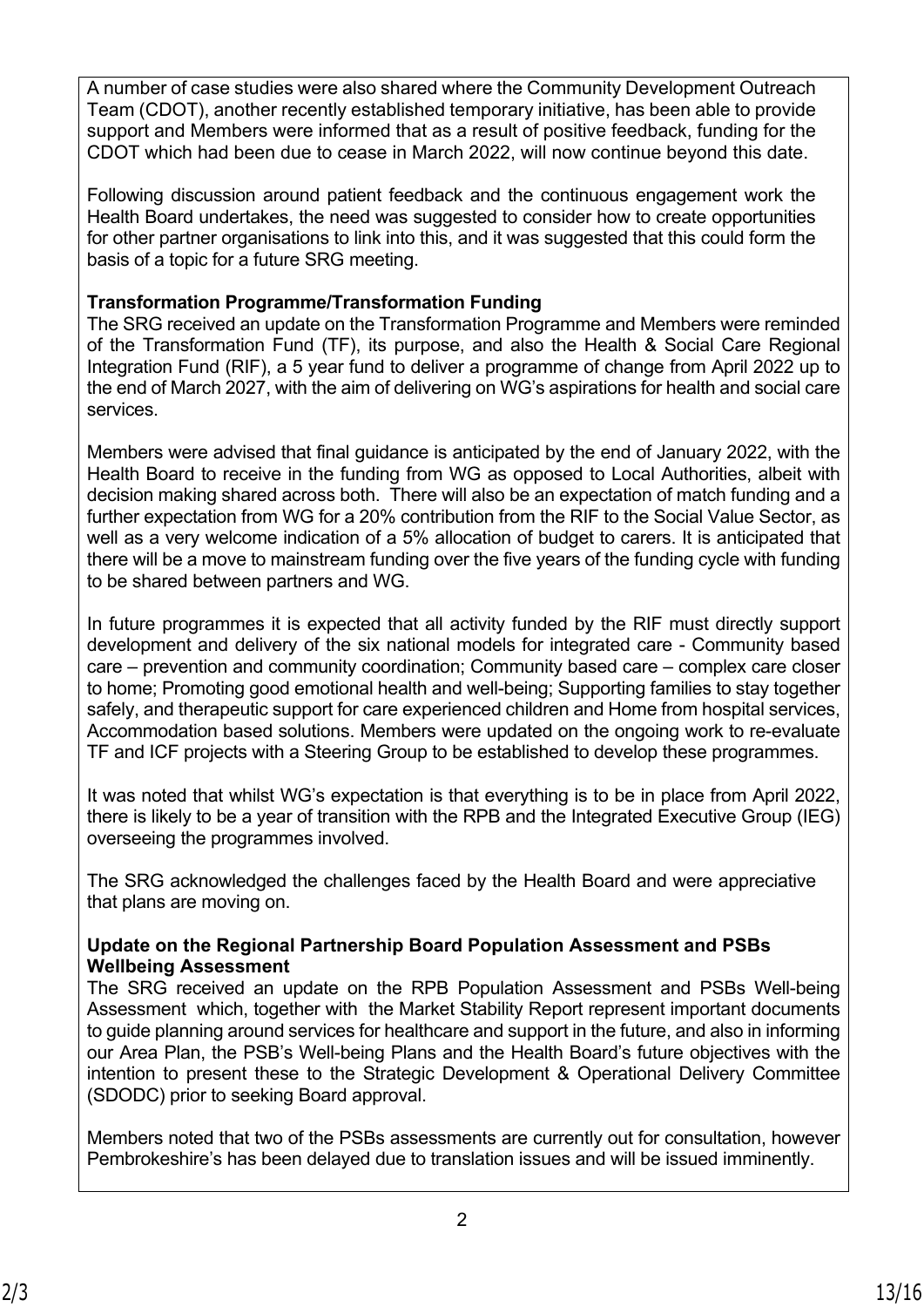Members further noted that both the RPB Population Assessment and the Market Stability Report will inform the Area Plans of each County in addition to the West Wales Area Plan and will also link in with other partner organisations plans to ensure investment goes to those areas where it best meets the demand.

## **SRG Update Report to November 2021 Public Board**

Members received, for information, the SRG Update Report to the November 2021 Public Board.

### **November 2021 Board Report – Operational Update and Progress report on the Health Boards Annual Plan 2021/22**

Members received, for information, the Operational Update and Progress report on the Health Boards Annual Plan 2021/22.

## **SRG Annual Workplan**

Members received the SRG Annual Workplan for information.

### **Materion y mae angen Ystyriaeth neu Gymeradwyaeth Lefel y Bwrdd are u cyfer / Matters Requiring Board Level Consideration or Approval:**

The SRG suggested the following for raising at Board:

- Consideration to be given to how the SRG can support the Health Board in developing and delivering its IMTP through a partnership approach.
- Consideration to be given to how the patient voice can be fed in and inform the work of other organisations given its wider applicability and to avoid duplication both of effort and response.

#### **Risgiau Allweddol a Materion Pryder / Key Risks and Issues/ Matters of Concern:**

• None

**Busnes Cynlluniedig y Pwyllgor ar gyfer y Cyfnod Adrodd Nesaf / Planned Committee Business for the Next Reporting Period:**

**Adrodd yn y Dyfodol / Future Reporting:**

- IMTP development and delivery:
- Engagement patient and people experience.

## **Dyddiad y Cyfarfod Nesaf / Date of Next Meeting:**

6<sup>th</sup> May 2022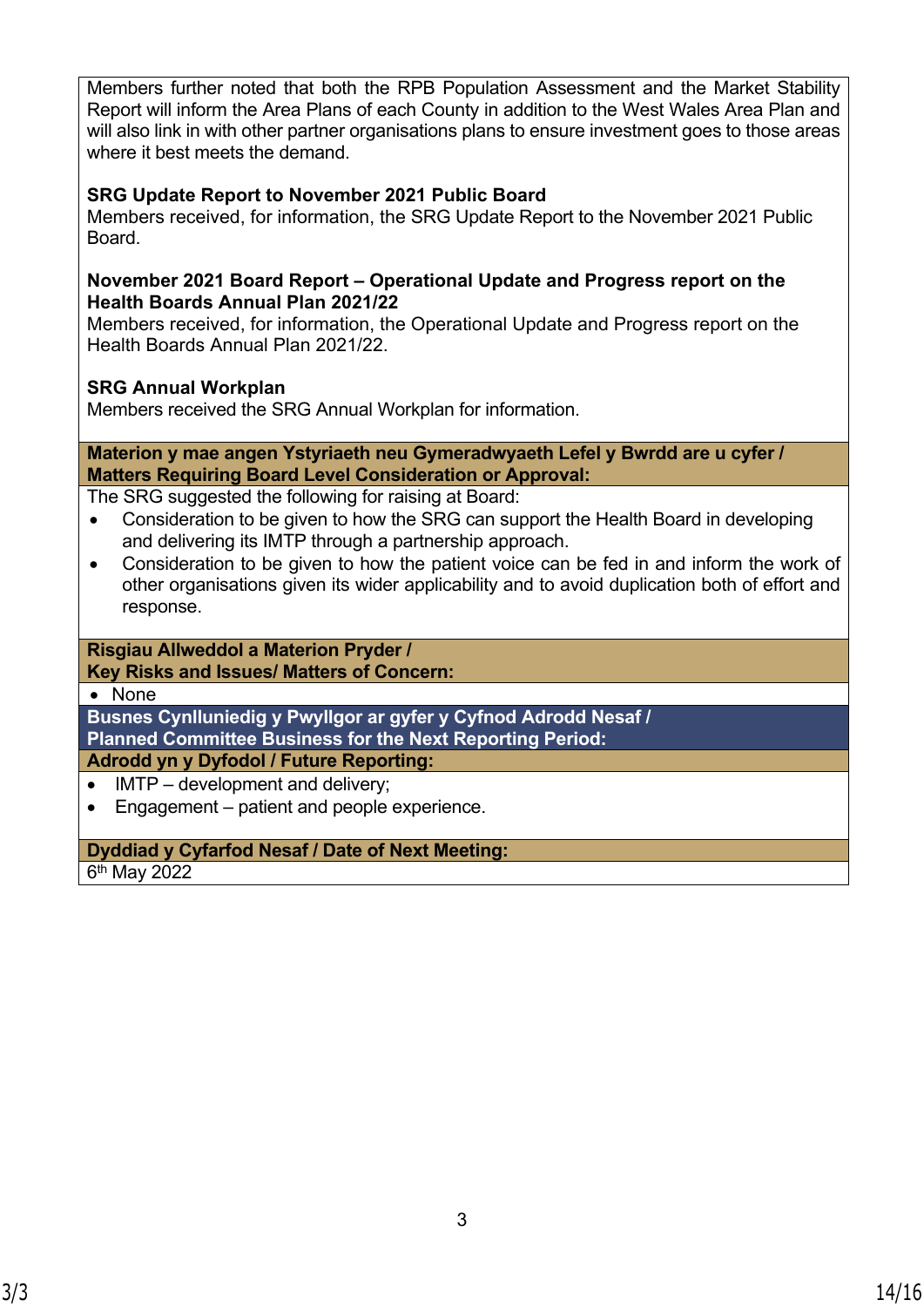

| Enw'r Pwyllgor /<br><b>Staff Partnership Forum</b><br><b>Name of Committee</b><br><b>Cadeirydd y Pwyllgor/</b><br>Lisa Gostling, Director of Workforce & OD and |
|-----------------------------------------------------------------------------------------------------------------------------------------------------------------|
|                                                                                                                                                                 |
|                                                                                                                                                                 |
|                                                                                                                                                                 |
| Ann Taylor Griffiths, Joint Chair of Staff side Partnership<br><b>Chair of Advisory</b>                                                                         |
| Group:<br>Forum                                                                                                                                                 |
| <b>Cyfnod Adrodd/</b><br>February 2022                                                                                                                          |
| <b>Reporting Period:</b>                                                                                                                                        |
| Y Penderfyniadau a'r Materion a Ystyriodd y Pwyllgor /                                                                                                          |
| Key Decisions and Matters Considered by the Advisory Group:                                                                                                     |
| The following items were discussed:                                                                                                                             |
| Red Cross Workforce - discussion was held around future employment of                                                                                           |
| current Red Cross staff, to ensure that plans were in place to cover the work                                                                                   |
| currently undertaken by those individuals and also to support them to apply for                                                                                 |
| internal vacancies within Hywel Dda.                                                                                                                            |
| <b>Temporary Workers</b> – discussion was held around the future employment of<br>$\bullet$                                                                     |
| staff who had joined the Health Board during the height of the COVID-19                                                                                         |
| pandemic. Plans to review all roles were discussed and it was agreed that Staff                                                                                 |
| Reps would be updated on this over the coming weeks.                                                                                                            |
| Financial Update - an update was provided by the Director of Finance around<br>$\bullet$                                                                        |
| the financial position for 2022/23. A written report will be provided for future                                                                                |
| meetings.                                                                                                                                                       |
| <b>Operational Pressures</b> – thanks were offered to all staff for their continued                                                                             |
| support as the Health Board continued to experience pressures within the                                                                                        |
| system. Discussions took place around the pressures which are also present in                                                                                   |
| social services. Concern was expressed about the potential for losing skills if                                                                                 |
| certain services do not resume shortly and it was noted that the number of people                                                                               |
| attending vaccination centres had altered over recent weeks.                                                                                                    |
| Workforce Development - a discussion was held around how the Health Board<br>$\bullet$                                                                          |
| ensures all staff are considered for development, as there is a view that it is only                                                                            |
| being provided for new staff and not for more long-standing Health Board staff.                                                                                 |
| Conversely, concern was expressed that some staff were being asked to begin                                                                                     |
| development programmes when it was their intention to shortly retire.                                                                                           |
| Annual Leave - the process for carrying annual leave over into 2022/23 was<br>$\bullet$                                                                         |
| discussed, with the approach being supported by staff representatives.                                                                                          |
| Programme Business Case (PBC) - the PBC was discussed and it was agreed<br>$\bullet$                                                                            |
| that a special session would be arranged in April 2022 if possible, so that the                                                                                 |
| detail of the plan could be fully discussed with staff representatives.                                                                                         |
| Materion y mae angen Ystyriaeth neu Gymeradwyaeth Lefel y Bwrdd are u                                                                                           |
| cyfer /                                                                                                                                                         |
| <b>Matters Requiring Board Level Consideration or Approval:</b>                                                                                                 |
| None                                                                                                                                                            |
| Risgiau Allweddol a Materion Pryder /                                                                                                                           |
| Key Risks and Issues/ Matters of Concern:                                                                                                                       |
| None                                                                                                                                                            |